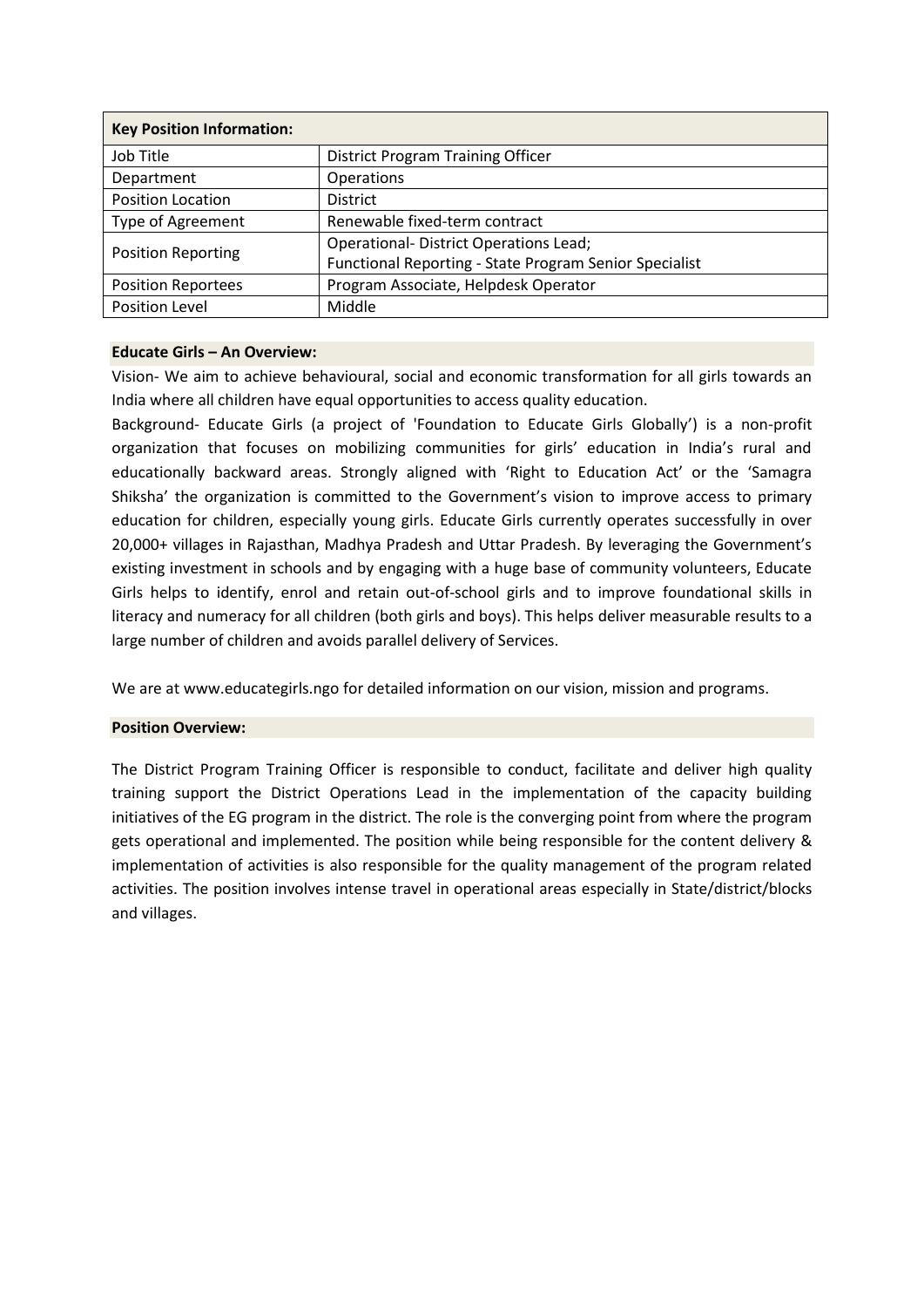## **Position in the Organogram:**



# **Position Key Responsibilities:**

### **Planning and Implementation:**

- Work with the District Operations Lead in developing the annual plan of the district.
- Track and implement the digital trainings at district
- Create and review the digital trainings.
- **■** Monitor program implementation progress and give input where necessary based on quality improvement
- Take lead in planning, managing & facilitating the training events.

### **Training, Advocacy and Capacity Building:**

- Lead the program team at district level and work on their capacity building
- **•** Developing the Master Trainer's group at district level for quality training implementation
- Work on the capacity building of MTs
- Use blended learning approach for capacity building including e-learning modules, be involved in the creation and/or delivery of e-learning packages -Ensure the district program related training offline/online and documentation
- Gap identification of activities and ensure to close the gap
- Manage the training quality by ensuring certification
- Conduct field level visits to monitor program quality
- **E** Ensure that monthly progress report, quarterly progress report is prepared and shared in a timely manner with both reporting managers
- Problem Solving and providing support wherever required
- **Ensure the implementation of the training feedback system for further improvement of** content and training mechanism
- Conduct Training Visit according the training plan and provide qualitative input
- **Lead the development of KPIs for Program assistants along with District Manager and review** their performance periodically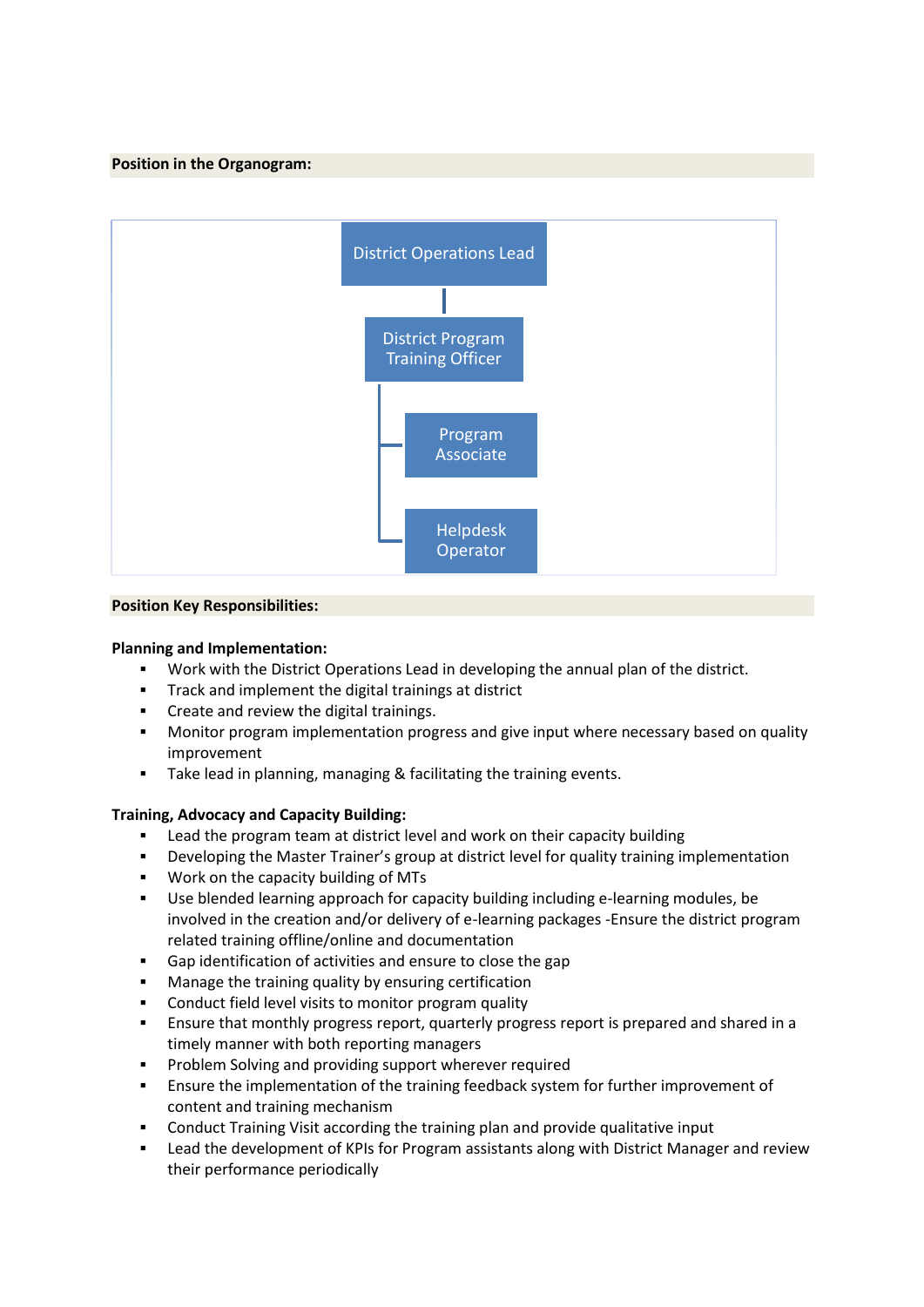- **•** Conduct meeting of the program associates periodically to review their performance and address gaps if any
- Coordinate with Program Training Associate for smooth implementation of the trainings.
- Support program staff in the design, delivery and evaluation of training, capacity building and advocacy support activities.
- Evaluate and follow up on training, capacity building and advocacy support activities with a view to reinforcing capacities, assessing impact, and building partnerships and networks.

## **Information and Resources Management:**

- Work in collaboration with other departments.
- Support on district level liaison with Operation/Impact/program/VM /IT/TB/Distt. level govt officials/other stakeholders
- Work on the volunteer management activity with the help of VM team
- Ensure Training and quality related records and data management.

#### ▪ **Desired Incumbent Profile:**

**Personality:** Self-driven, result-oriented with a positive outlook and a clear focus on high quality output. Excellent conceptual and analytical skills. Demonstrable ability to think strategically, innovatively and practically to ensure achievement of desired change objectives. Proactive approach to problem-solving with strong decision-making capability Strong organizational skills that reflect ability to perform and prioritize multiple tasks seamlessly with excellent attention to detail. Very strong interpersonal skills and the ability to build relationships with multiple stakeholders Empathic communicator, ability to see things from the other person's point of view. Sufficiently mobile and flexible to manage 15-20 days per month of travel time at the state/district/blocks and village level as required.. Ability to get along with variety of individuals and a team-player.

**Work Life Balance:** Must be mature and domestically secure. Able to manage travel without upsetting domestic situation. Able to work extended hours on occasions when required.

**Technology skills:** Must be adept in use of MS Office, particularly Excel and Word, and ideally Access or similar database to basic level, Internet and email. Open for learning and adapting to new technologies being introduced in the organization.

Specific skills include:

- Digital training (Create/review the training)
- Expert Knowledge in MS Office
- Basic understanding of Word / Excel
- Use of data in program planning
- Data driven insights identification
- Web and Application based digital training skill

### **Specific Job Skills & Values:**

- Sound contextual knowledge of local issues, organizational relationships, social and cultural constraints and realities, and environmental conditions, Right to Education, Child Psychology, and Community Motivation
- Ability to facilitate Training programs and manage Trainings.
- Demonstrated ability to cultivate relationships, collaborate with individuals in a culturally diverse setting and build consensus.
- Ability to multitask and perform under stress situation